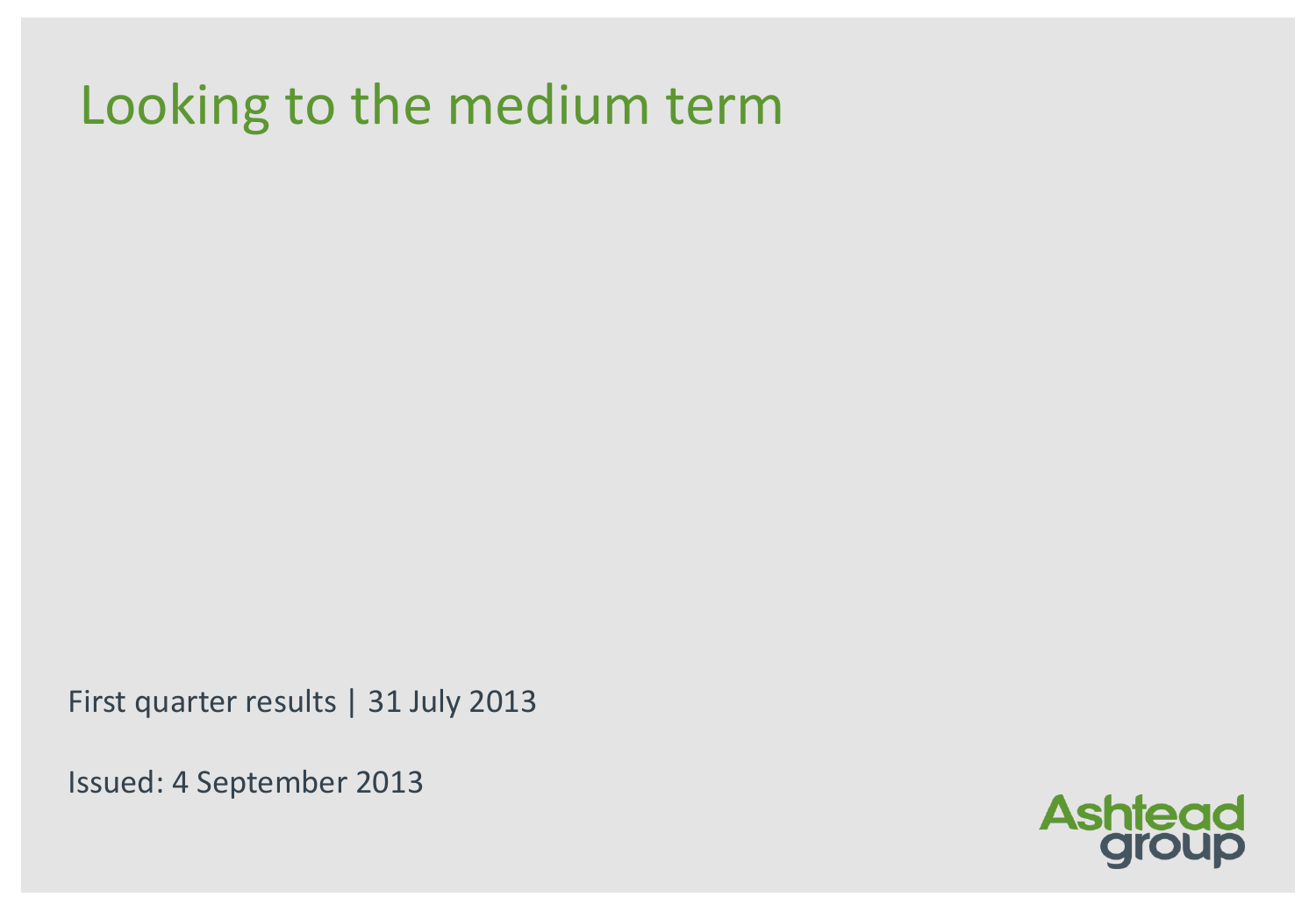# Legal notice

This presentation has been prepared to inform investors and prospective investors in the secondary markets about the Group and does not constitute an offer of securities or otherwise constitute an invitation or inducement to any person to underwrite, subscribe for or otherwise acquire securities in Ashtead Group plc or any of its subsidiary companies.

The presentation contains forward looking statements which are necessarily subject to risks and uncertainties because they relate to future events. Our business and operations are subject to a variety of risks and uncertainties, many of which are beyond our control and, consequently, actual results may differ materially from those projected by any forward looking statements.

Some of the factors which may adversely impact some of these forward looking statements are discussed in the Principal Risks and Uncertainties section on pages 18–19 of the Group's Annual Report and Accounts for the year ended 30 April 2013 and in the unaudited results for the third quarter ended 31 July 2013 under "Current trading and outlook" and "Principal risks and uncertainties". Both these reports may be viewed on the Group's website at **www.ashtead-group.com**

This presentation contains supplemental non-GAAP financial and operating information which the Group believes provides valuable insight into the performance of the business. Whilst this information is considered as important, it should be viewed as supplemental to the Group's financial results prepared in accordance with International Financial Reporting Standards and not as a substitute for them.

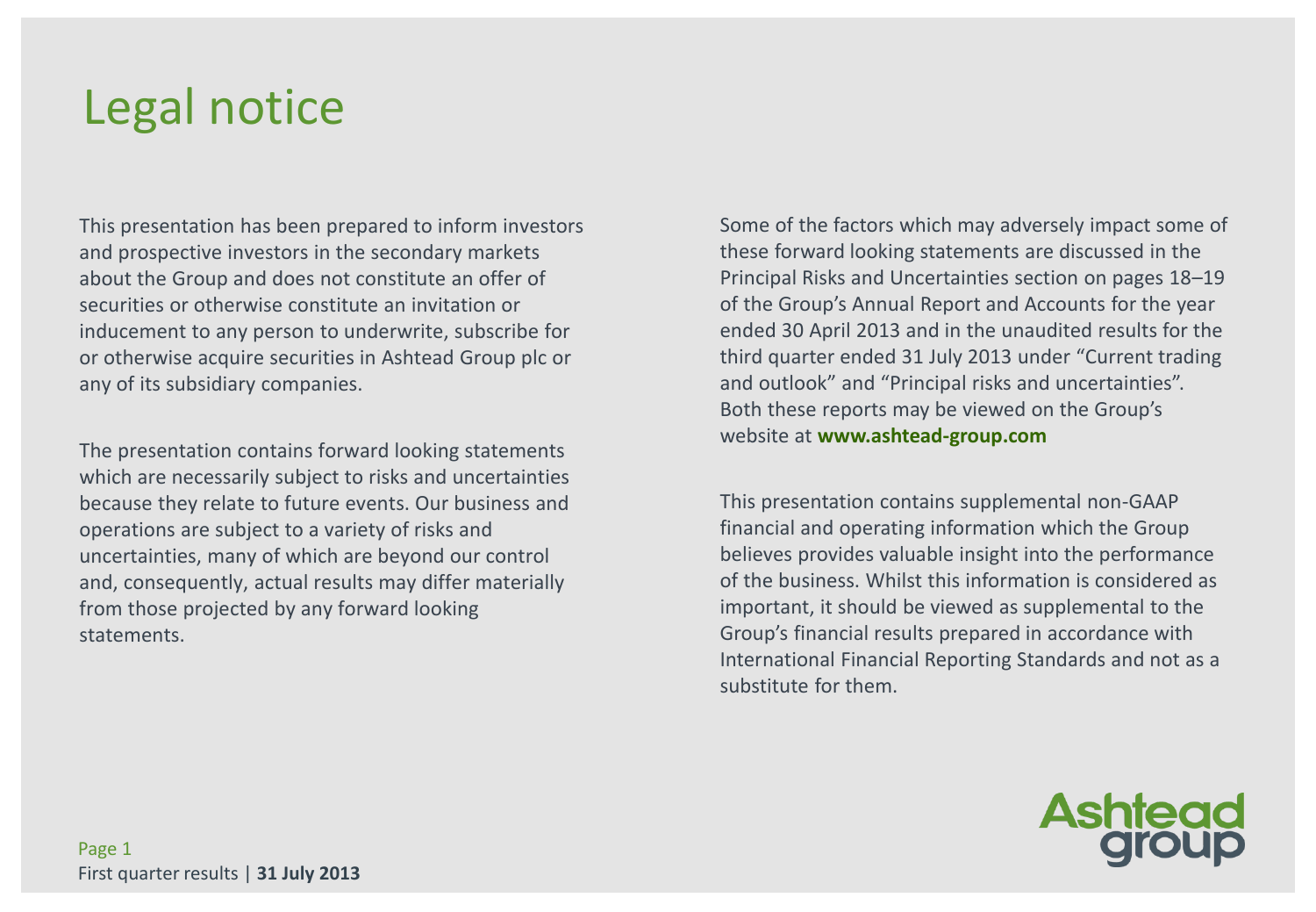#### **Overview**

- Strong momentum continues in the business with rental revenue growth<sup>1</sup> of 26% in the quarter
- Record Q1 pre-tax profit of £99m (2012: £61m)
- Group EBITDA margins rise to 43% (2012: 40%)
- Group RoI of 17% (2012: 13%)
- Net debt to EBITDA leverage of 2.1 times (2012: 2.4 times)
- Continue to focus on organic growth with £279m (2012: £223m) of capital expenditure
- Senior debt facility increased to \$2bn and extended to August 2018 at lower cost



<sup>1</sup> At constant exchange rates

Page 2 First quarter results | **31 July 2013**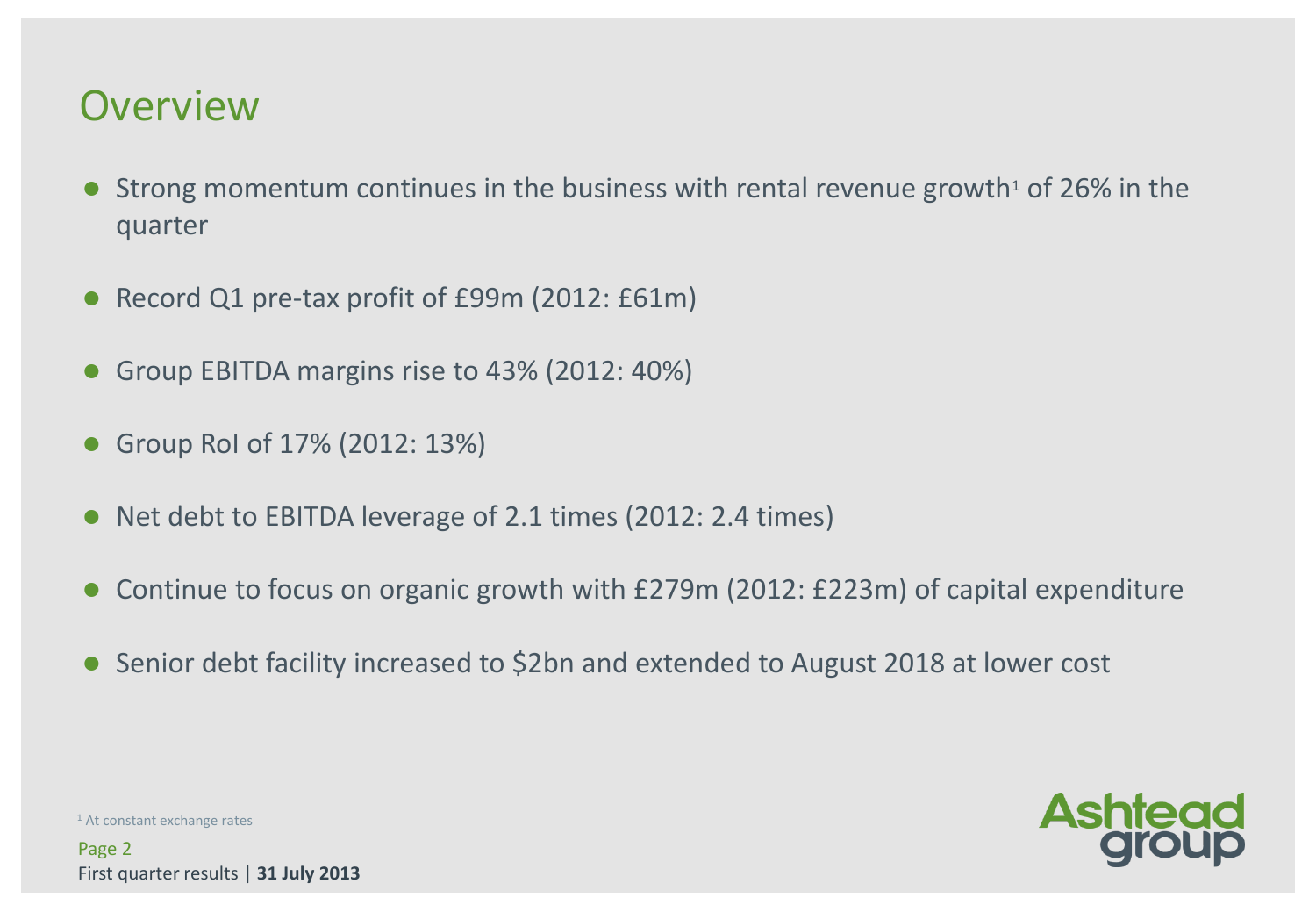## Q1 Group revenue and profit

|                                           | Q1    |       |                     |  |  |
|-------------------------------------------|-------|-------|---------------------|--|--|
| (fm)                                      | 2013  | 20121 | Change <sup>2</sup> |  |  |
| <b>Revenue</b>                            | 411   | 325   | 24%                 |  |  |
| - of which rental                         | 373   | 289   | 26%                 |  |  |
| Operating costs                           | (234) | (196) | 17%                 |  |  |
| <b>EBITDA</b>                             | 177   | 129   | 34%                 |  |  |
| Depreciation                              | (67)  | (55)  | 17%                 |  |  |
| <b>Operating profit</b>                   | 110   | 74    | 46%                 |  |  |
| Net interest                              | (11)  | (13)  | $-16%$              |  |  |
| <b>Profit before tax and amortisation</b> | 99    | 61    | 59%                 |  |  |
| Earnings per share (p)                    | 12.4  | 7.7   | 57%                 |  |  |
| <b>Margins</b>                            |       |       |                     |  |  |
| - EBITDA                                  | 43%   | 40%   |                     |  |  |
| - Operating profit                        | 27%   | 23%   |                     |  |  |

*1. Prior year figures restated for the adoption of IAS 19 'Employee Benefits' (revised)*

*2. At constant exchange rates* 

*3. The results in the table above are the Group's underlying results and are stated before exceptionals, intangible amortisation and fair value remeasurements*

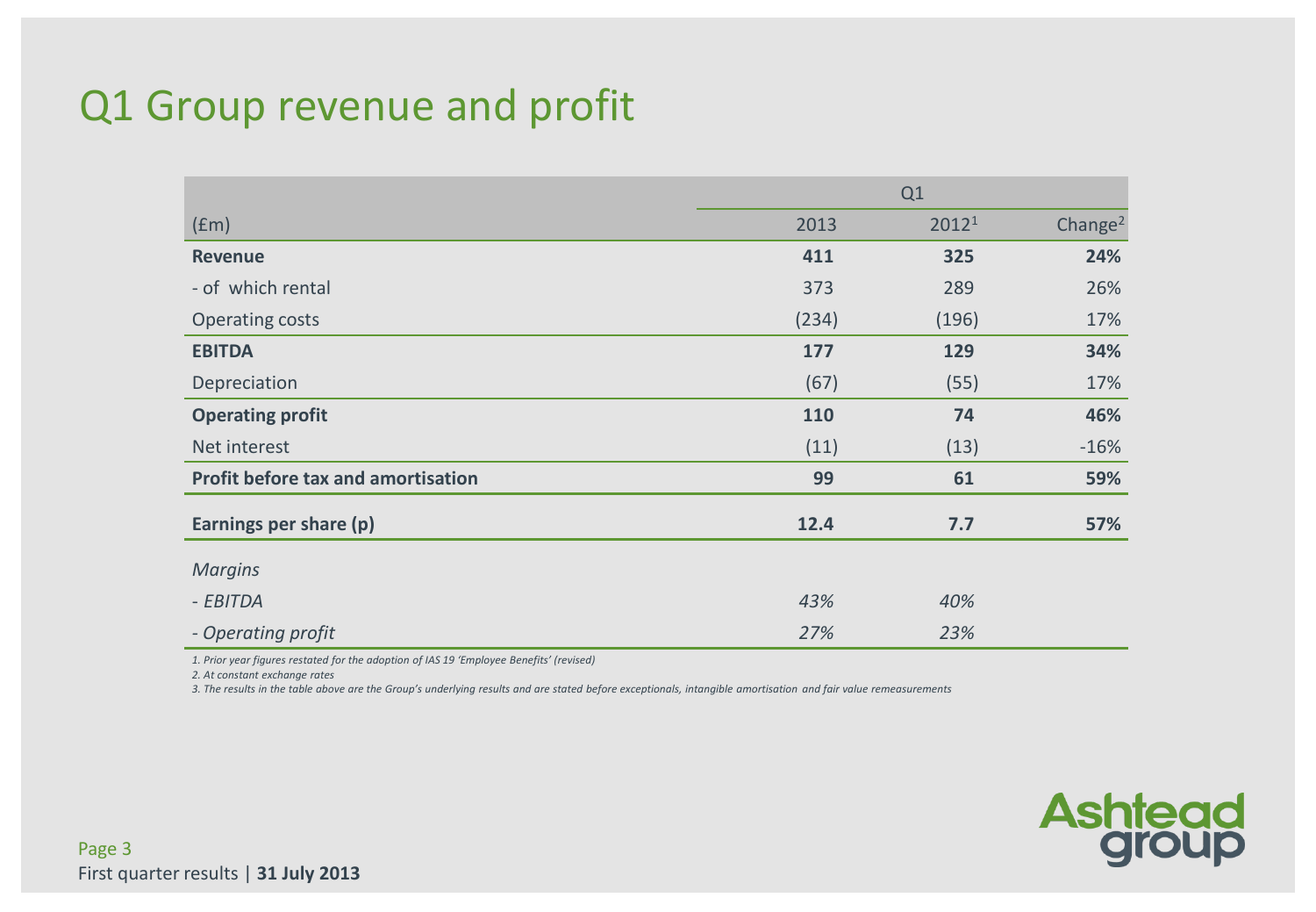#### Net debt and leverage

Net debt to EBITDA continues to reduce as we invest in the fleet

| $(\text{fm})$                          | July<br>2013   | July<br>2012   |
|----------------------------------------|----------------|----------------|
| Net debt at 30 April                   | 1,014          | 854            |
| <b>Translation impact</b>              | 28             | 32             |
| Opening debt at closing exchange rates | 1,042          | 886            |
| Change from cash flows                 | 143            | 97             |
| Non-cash movements                     | $\overline{2}$ | 5              |
| Net debt at period end                 | 1,187          | 988            |
| Comprising:                            |                |                |
| First lien senior secured bank debt    | 865            | 679            |
| Second lien secured notes              | 323            | 312            |
| Finance lease obligations              | 3              | $\overline{4}$ |
| Cash in hand                           | (4)            | (7)            |
| <b>Total net debt</b>                  | 1,187          | 988            |
| Net debt to EBITDA leverage (x)        | 2.1            | 2.4            |



#### **Interest**

Floating rate: 73% Fixed rate: 27%

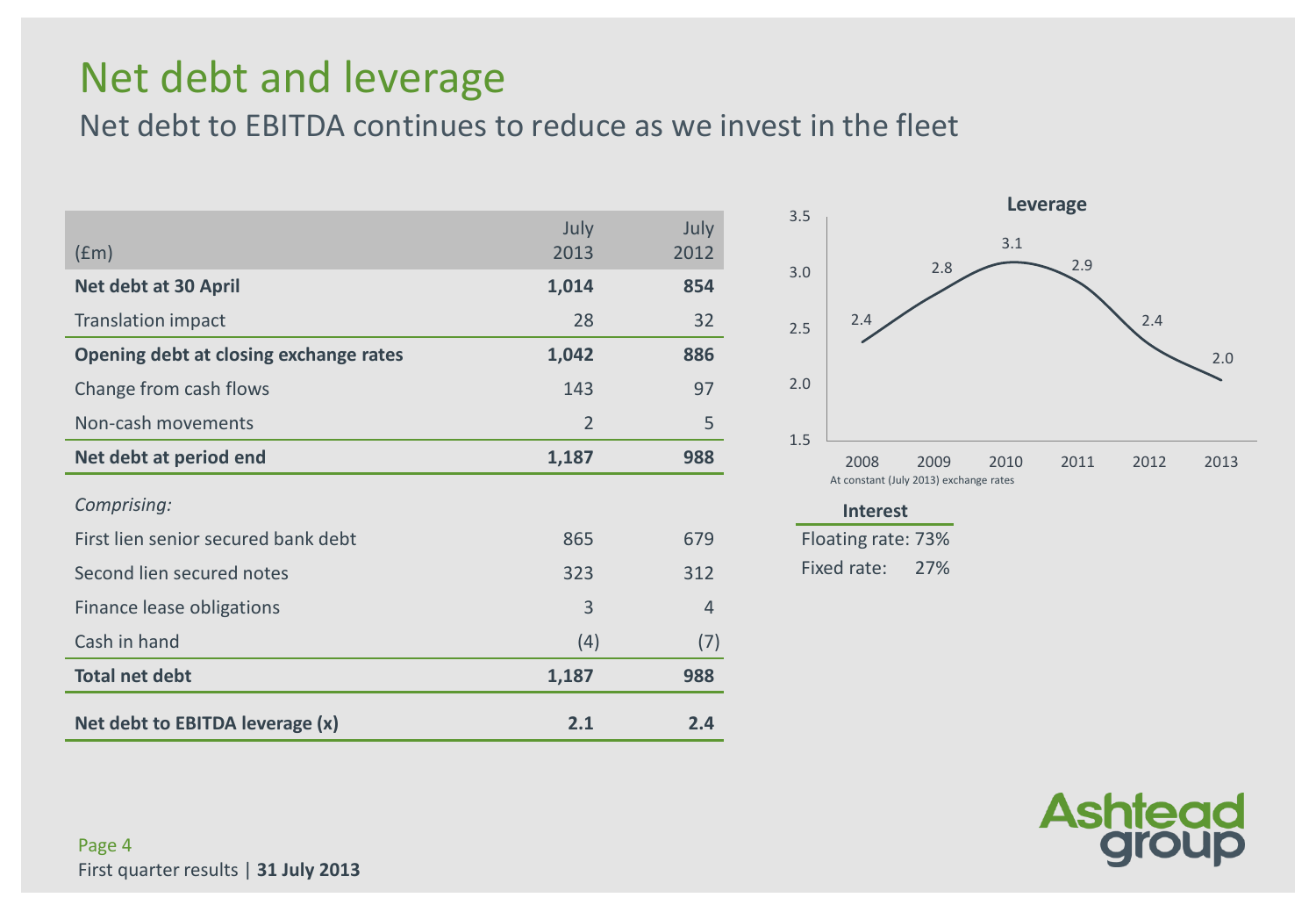### Summary of ABL Changes

|                                  | <b>Prior Facility</b>                                                                                                                                       | <b>Amended Facility</b>                                                                                                                                     |
|----------------------------------|-------------------------------------------------------------------------------------------------------------------------------------------------------------|-------------------------------------------------------------------------------------------------------------------------------------------------------------|
| Facility size:                   | \$1.8 billion                                                                                                                                               | \$2 billion                                                                                                                                                 |
| Maturity:                        | <b>March 2016</b>                                                                                                                                           | August 2018                                                                                                                                                 |
| Pricing:                         | Interest rate is LIBOR plus 200-250bp based on leverage;<br>currently at lowest pricing tier                                                                | Interest rate is LIBOR plus 175-225bp based on leverage;<br>currently at lowest pricing tier                                                                |
| Availability at<br>31 July 2013: | \$457m                                                                                                                                                      | \$657m                                                                                                                                                      |
| Financial<br>Covenants:          | Not measured if availability is above \$216m<br>Fixed Charge Coverage Ratio of $\geq 1.1x$<br>$\bullet$<br>Total Leverage Ratio of $\leq$ 4.0x<br>$\bullet$ | Not measured if availability is above \$200m<br>Fixed Charge Coverage Ratio of $\geq 1.0x$<br>$\bullet$<br>Total Leverage Ratio of $\leq$ 4.0x<br>$\bullet$ |

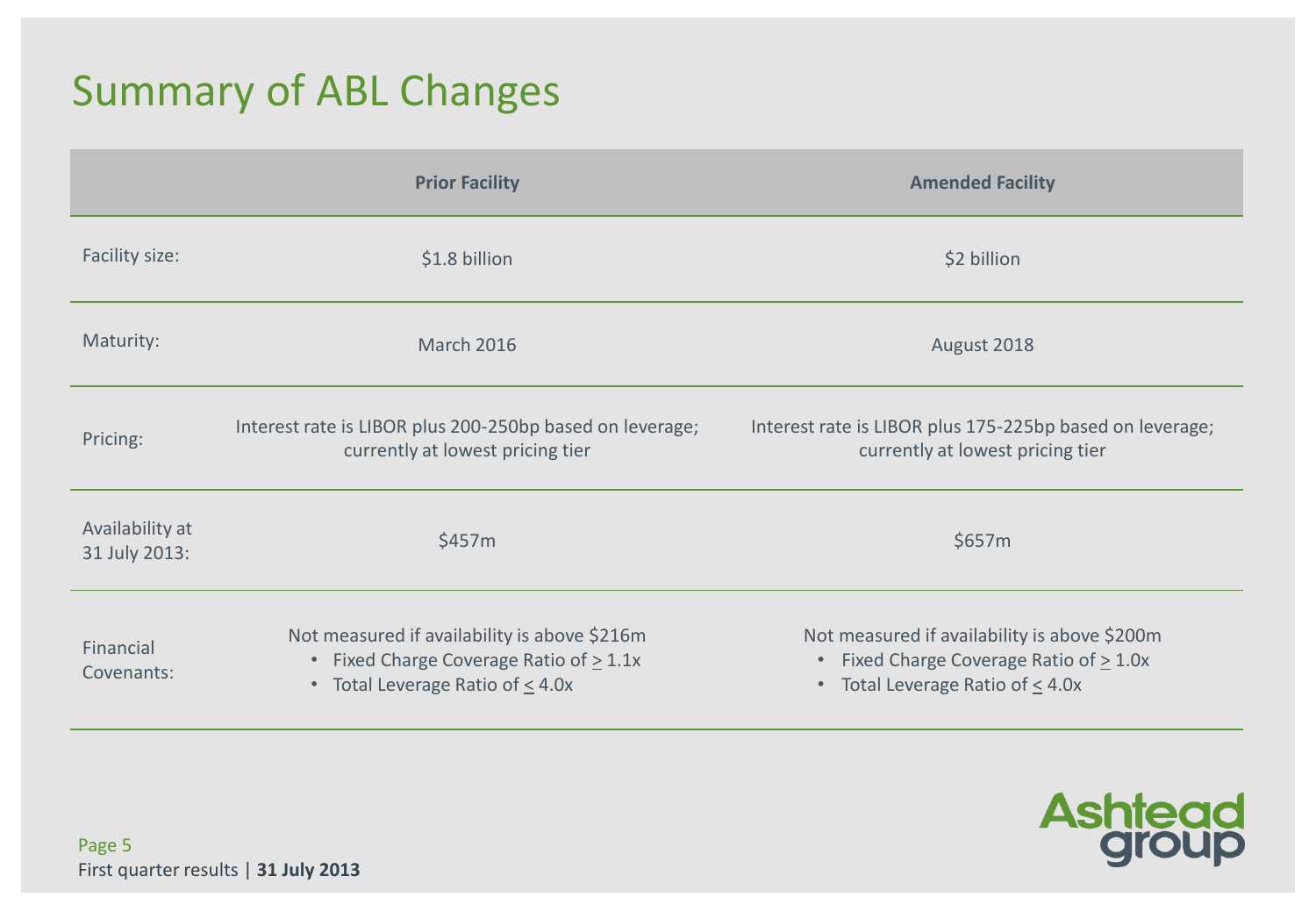## Sunbelt revenue drivers

#### Continuation of strong performance in both volume and yield



#### **Year over year change in yield**



50% 60% 70% 80% 2011-12  $-2012-13$  $-2013-14$ 





**Ash** 

Page 6 First quarter results | **31 July 2013**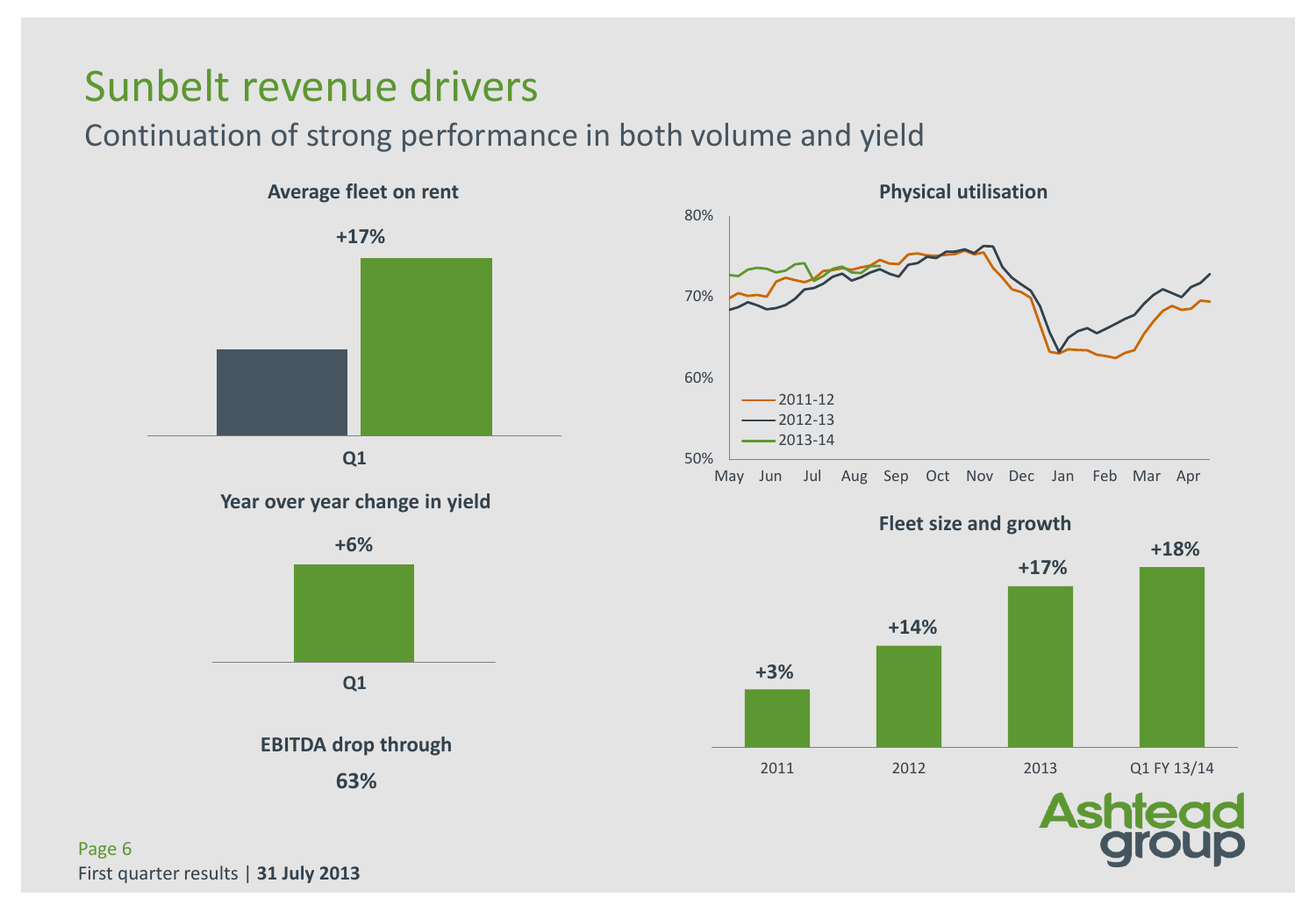#### A-Plant revenue drivers

Rental revenue growth of 35% benefitted from acquisitions – 12% excluding acquisitions

#### **Average fleet on rent**



Note: Amounts exclude acquisitions

Page 7 First quarter results | **31 July 2013**



**Ashte**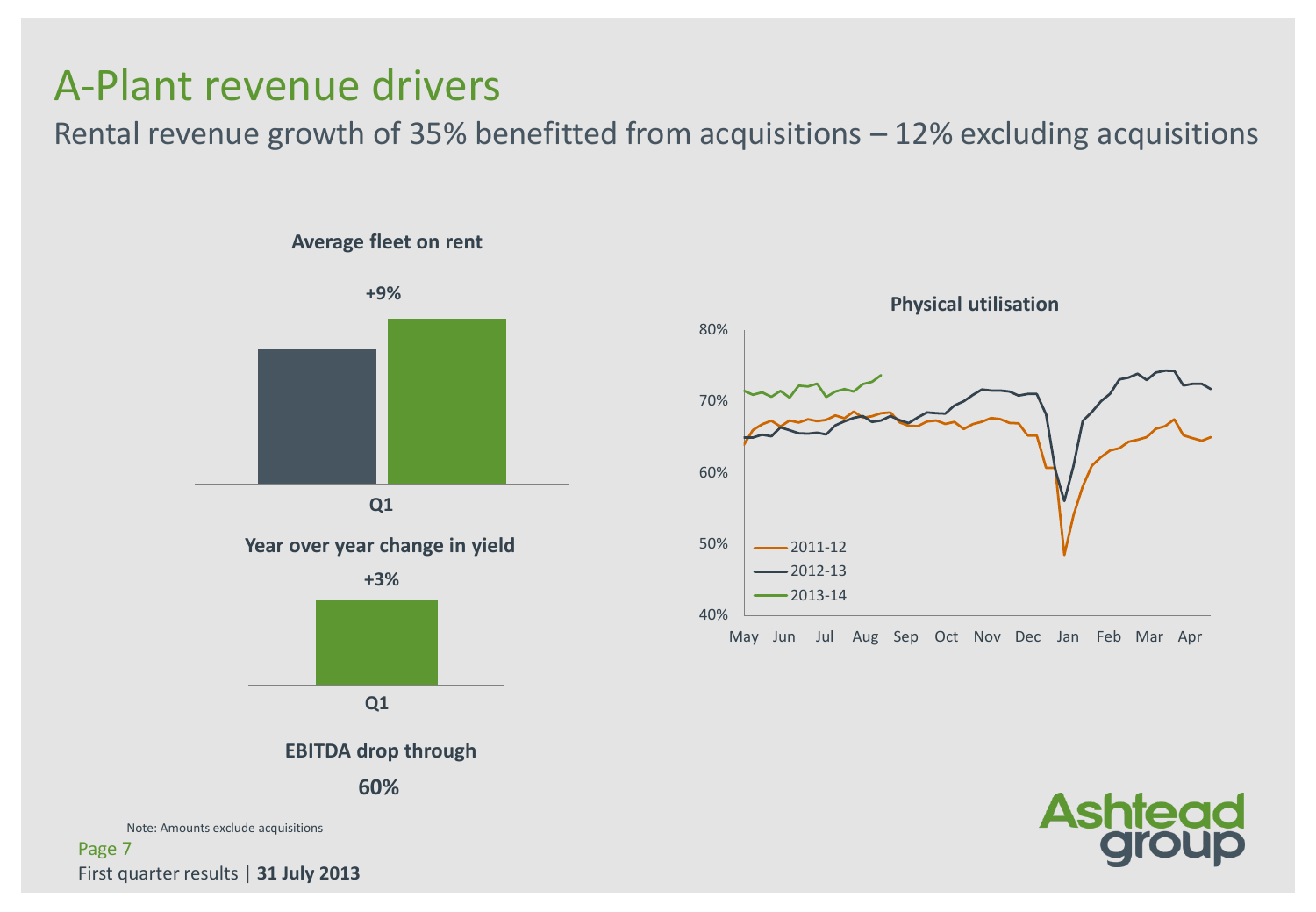#### Summary

- A strong first quarter with growth in rental revenue driven by both increased fleet on rent and yield improvement
- Focus on operational efficiency resulting in improvements in both margin and return on investment
- We continue to manage the cycle effectively as evidenced by both the on going fleet growth and the ABL refinancing. These actions have positioned us well for further growth in both the short and medium term
- The Board anticipates a full year result ahead of its earlier expectations

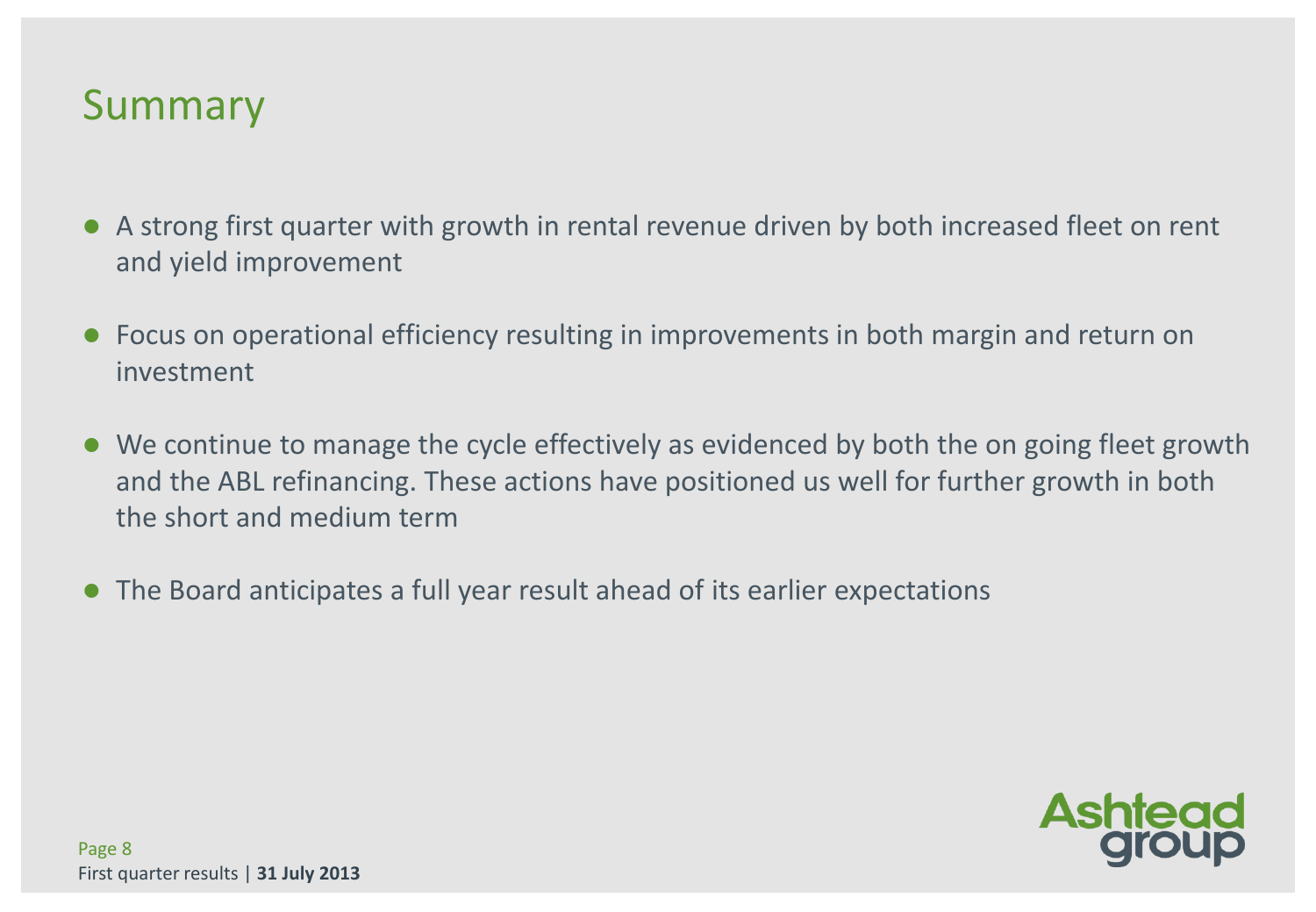# Appendices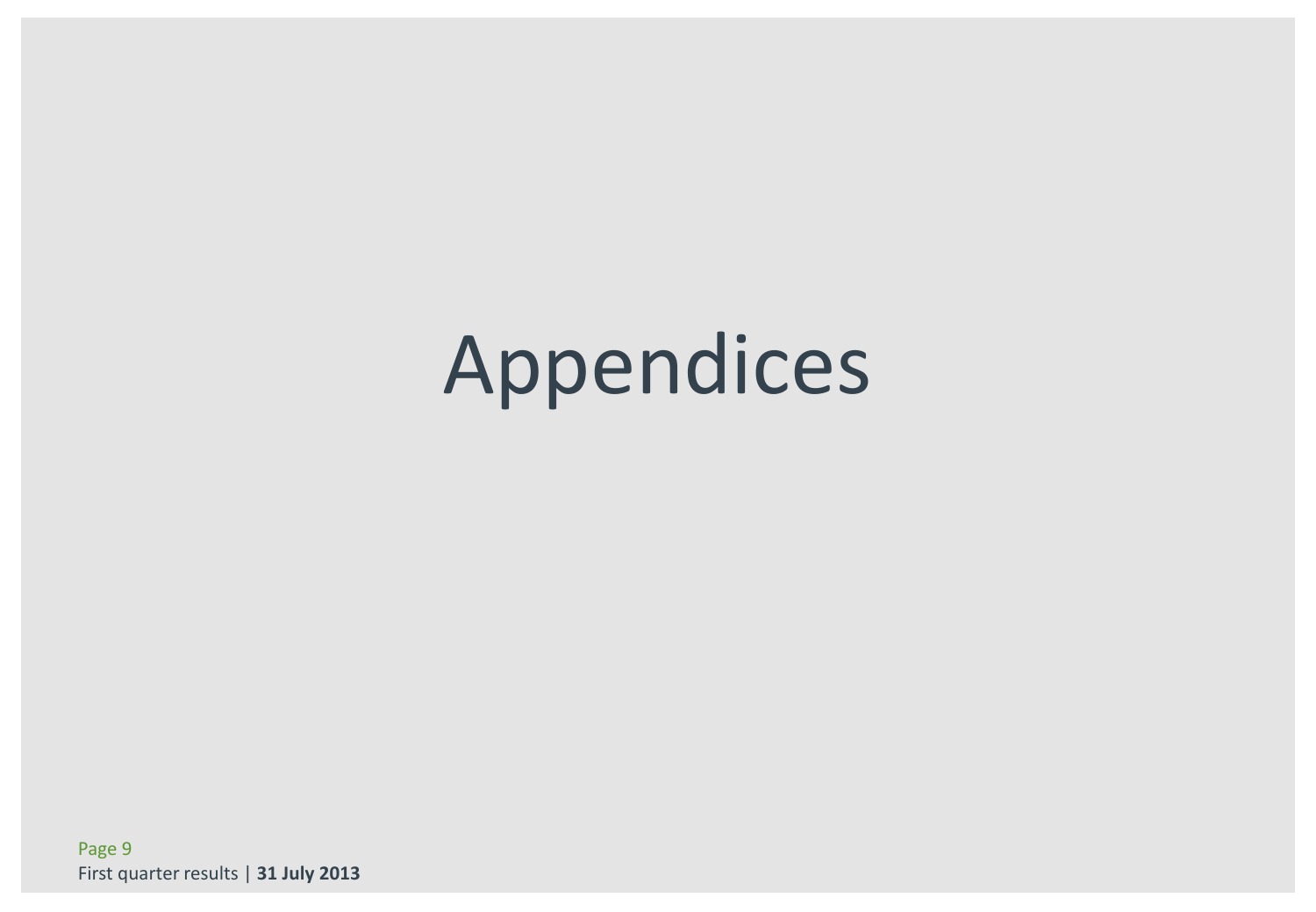## Divisional performance – Q1

|                                      |                          | Revenue |            |      | <b>EBITDA</b>     |                     |      | Profit            |                     |
|--------------------------------------|--------------------------|---------|------------|------|-------------------|---------------------|------|-------------------|---------------------|
|                                      | 2013                     | 2012    | change $1$ | 2013 | 2012 <sup>2</sup> | change <sup>1</sup> | 2013 | 2012 <sup>2</sup> | change <sup>1</sup> |
| Sunbelt (\$m)                        | 526                      | 432     | $+22%$     | 243  | 184               | $+32%$              | 161  | 114               | $+40%$              |
| Sunbelt (£m)                         | 344                      | 275     | $+25%$     | 159  | 117               | $+36%$              | 104  | 73                | $+44%$              |
| A-Plant                              | 67                       | 50      | $+34%$     | 20   | 14                | $+42%$              | 8    | $\mathbf{3}$      | $+168%$             |
| Group central costs                  | $\overline{\phantom{a}}$ |         |            | (2)  | (2)               | $+19%$              | (2)  | (2)               | $+19%$              |
|                                      | 411                      | 325     | $+26%$     | 177  | 129               | $+37%$              | 110  | 74                | $+50%$              |
| Net financing costs                  |                          |         |            |      |                   |                     | (11) | (13)              | $-14%$              |
| Profit before tax and amortisation   |                          |         |            |      |                   |                     | 99   | 61                | $+63%$              |
| <b>Exceptionals and Amortisation</b> |                          |         |            |      |                   |                     | (2)  | (26)              |                     |
| Profit before taxation               |                          |         |            |      |                   |                     | 97   | 35                | $+181%$             |
| Taxation                             |                          |         |            |      |                   |                     | (36) | (13)              | $+197%$             |
| Profit after taxation                |                          |         |            |      |                   |                     | 61   | 22                | $+172%$             |
| <b>Margins</b>                       |                          |         |            |      |                   |                     |      |                   |                     |
| - Sunbelt                            |                          |         |            | 46%  | 42%               |                     | 31%  | 26%               |                     |
| - A-Plant                            |                          |         |            | 31%  | 29%               |                     | 12%  | 6%                |                     |
| - Group                              |                          |         |            | 43%  | 40%               |                     | 27%  | 23%               |                     |

*1. At constant exchange rates*

*2. Prior year figures restated for the adoption of IAS 19 'Employee Benefits' (revised)*

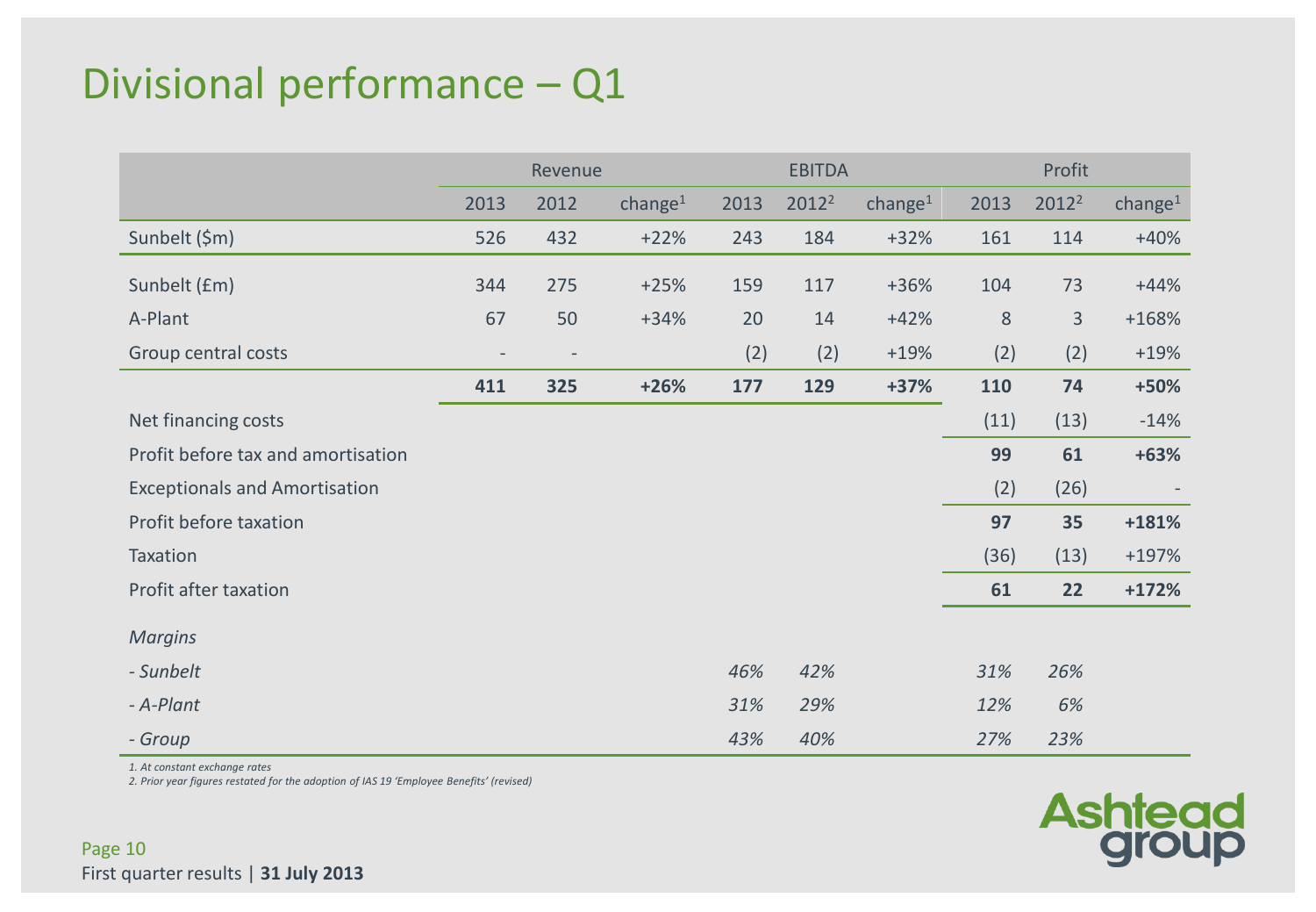## Divisional performance – LTM

|                                                                  | Revenue |       |            | <b>EBITDA</b> |                   |            | Profit |                   |                     |
|------------------------------------------------------------------|---------|-------|------------|---------------|-------------------|------------|--------|-------------------|---------------------|
|                                                                  | 2013    | 2012  | change $1$ | 2013          | 2012 <sup>2</sup> | change $1$ | 2013   | 2012 <sup>2</sup> | change <sup>1</sup> |
| Sunbelt (\$m)                                                    | 1,914   | 1,578 | $+21%$     | 801           | 590               | $+36%$     | 499    | 330               | $+51%$              |
| Sunbelt (£m)                                                     | 1,224   | 999   | $+23%$     | 513           | 374               | $+37%$     | 320    | 209               | $+53%$              |
| A-Plant                                                          | 223     | 192   | $+16%$     | 63            | 51                | $+24%$     | 17     | 8                 | $+110%$             |
| Group central costs                                              |         |       |            | (10)          | (8)               | $+17%$     | (10)   | (8)               | $+16%$              |
|                                                                  | 1,447   | 1,191 | $+22%$     | 566           | 417               | +36%       | 327    | 209               | +56%                |
| Net financing costs                                              |         |       |            |               |                   |            | (43)   | (51)              | $-16%$              |
| Profit before tax, exceptionals, amortisation and remeasurements |         |       |            |               |                   |            |        | 158               | +80%                |
| Exceptionals, amortisation and remeasurements                    |         |       |            |               |                   |            | (7)    | (22)              | $-69%$              |
| Profit before taxation                                           |         |       |            |               |                   |            | 277    | 136               | +103%               |
| Taxation                                                         |         |       |            |               |                   |            | (101)  | (46)              | $+118%$             |
| Profit after taxation                                            |         |       |            |               |                   |            | 176    | 90                | +96%                |
| <b>Margins</b>                                                   |         |       |            |               |                   |            |        |                   |                     |
| - Sunbelt                                                        |         |       |            | 42%           | 37%               |            | 26%    | 21%               |                     |
| - A-Plant                                                        |         |       |            | 28%           | 27%               |            | 8%     | 4%                |                     |
| - Group                                                          |         |       |            | 39%           | 35%               |            | 23%    | 18%               |                     |

*1. At constant exchange rates*

*2. Prior year figures restated for the adoption of IAS 19 'Employee Benefits' (revised)*

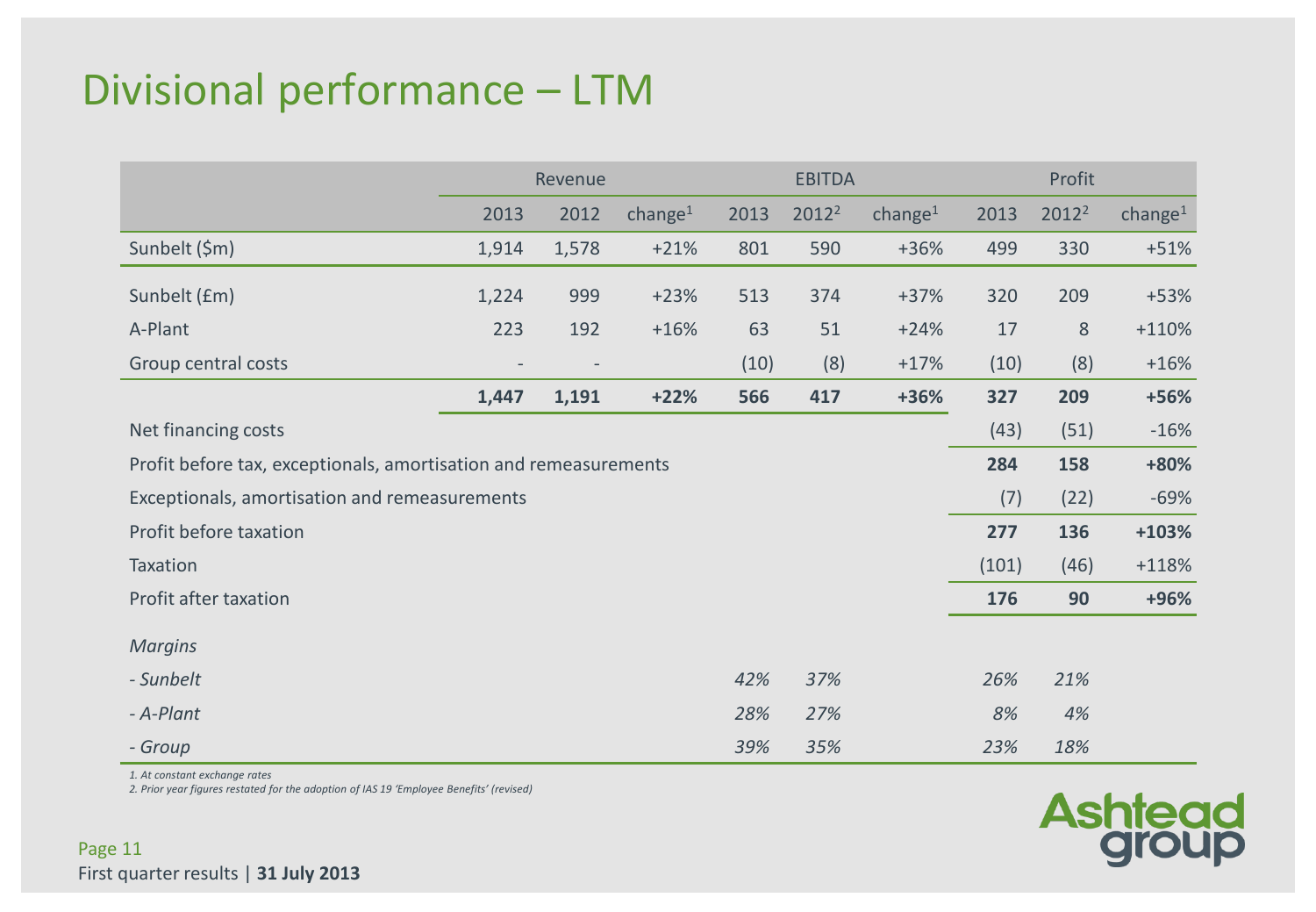## Cash flow funds organic fleet growth

|                                                                      | <b>LTM</b> |       |       |                          |      |       |       |       |       |                          |        |      |
|----------------------------------------------------------------------|------------|-------|-------|--------------------------|------|-------|-------|-------|-------|--------------------------|--------|------|
| $(\text{fm})$                                                        | July 13    | 2013  | 2012  | 2011                     | 2010 | 2009  | 2008  | 2007  | 2006  | 2005                     | 2004   | 2003 |
| <b>EBITDA before exceptional items</b>                               | 566        | 519   | 381   | 284                      | 255  | 359   | 380   | 310   | 225   | 170                      | 147    | 150  |
| <b>EBITDA</b> margin                                                 | 39%        | 38%   | 34%   | 30%                      | 30%  | 33%   | 38%   | 35%   | 35%   | 32%                      | 29%    | 28%  |
| Cash inflow from operations before fleet<br>changes and exceptionals | 519        | 501   | 365   | 280                      | 266  | 374   | 356   | 319   | 215   | 165                      | 140    | 157  |
| Cash conversion ratio                                                | 92%        | 97%   | 96%   | 99%                      | 104% | 104%  | 94%   | 97%   | 96%   | 97%                      | 95%    | 105% |
| Maintenance capital expenditure                                      | (329)      | (329) | (273) | (203)                    | (43) | (236) | (231) | (245) | (167) | (101)                    | (83)   | (89) |
| Disposal proceeds                                                    | 95         | 96    | 90    | 60                       | 31   | 92    | 93    | 78    | 50    | 36                       | 32     | 29   |
| Interest and tax                                                     | (49)       | (48)  | (57)  | (71)                     | (54) | (64)  | (83)  | (69)  | (41)  | (31)                     | (33)   | (40) |
| Growth capital expenditure                                           | (277)      | (254) | (135) | $\overline{\phantom{a}}$ |      | -     | (120) | (63)  | (63)  | (10)                     | $\sim$ | (18) |
| Dividends paid                                                       | (20)       | (20)  | (15)  | (15)                     | (13) | (13)  | (10)  | (7)   | (2)   | $\overline{\phantom{a}}$ | $\sim$ | (9)  |
| Cash available to fund debt pay down or M&A                          | (61)       | (54)  | (25)  | 51                       | 187  | 153   | 5     | 13    | (8)   | 59                       | 56     | 30   |

- Healthy EBITDA margins ensure significant top line cash generation throughout the cycle
- Cash from operations funds organic growth investment, tax, interest and dividends
- Historically, debt has only increased at times of large scale M&A

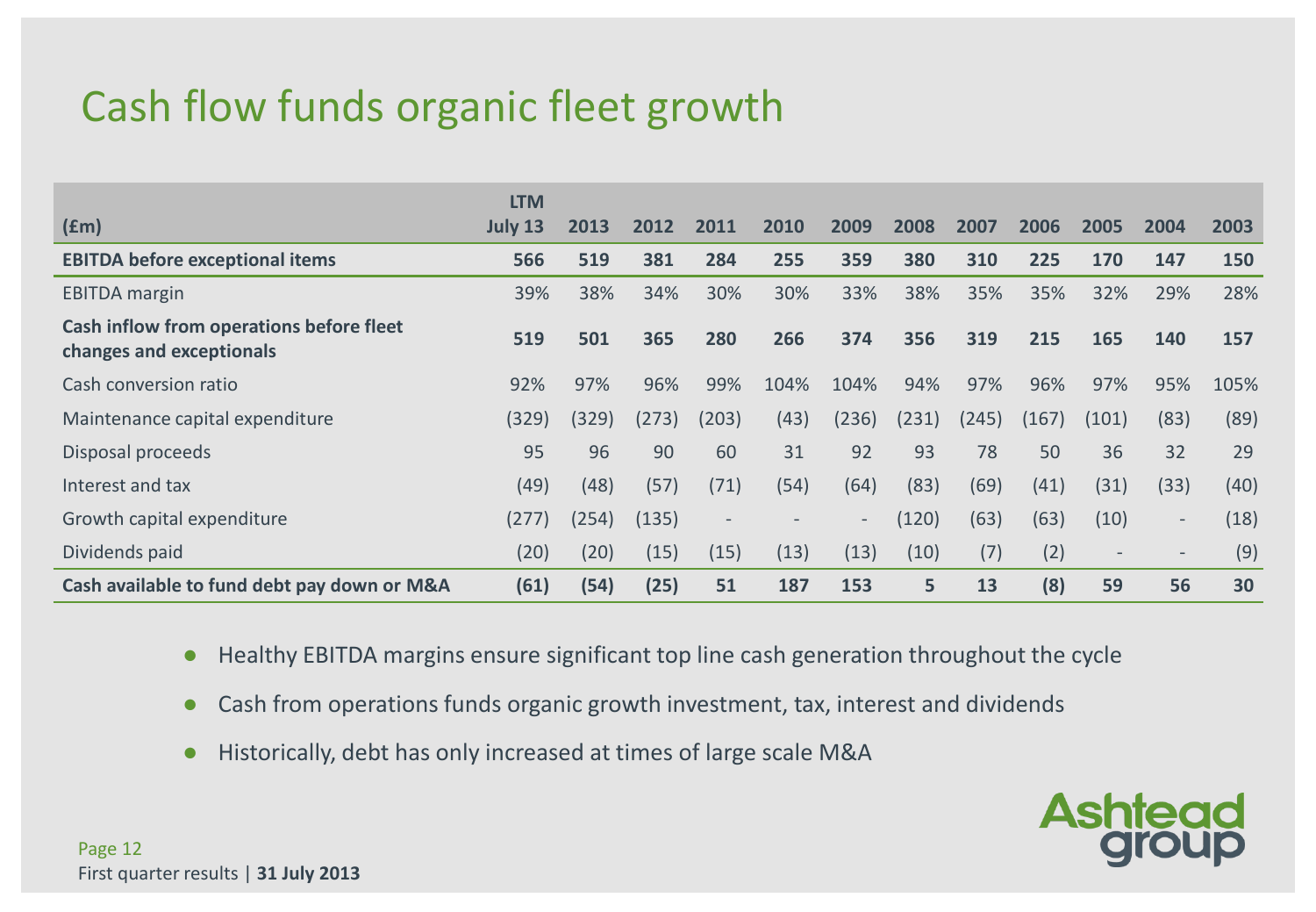# Robust debt structure with substantial capacity to fund further growth



● 6 year average remaining commitment

- No amortisation
- No financial monitoring covenants
	- whilst availability exceeds \$200m (July 2013 : \$657m)

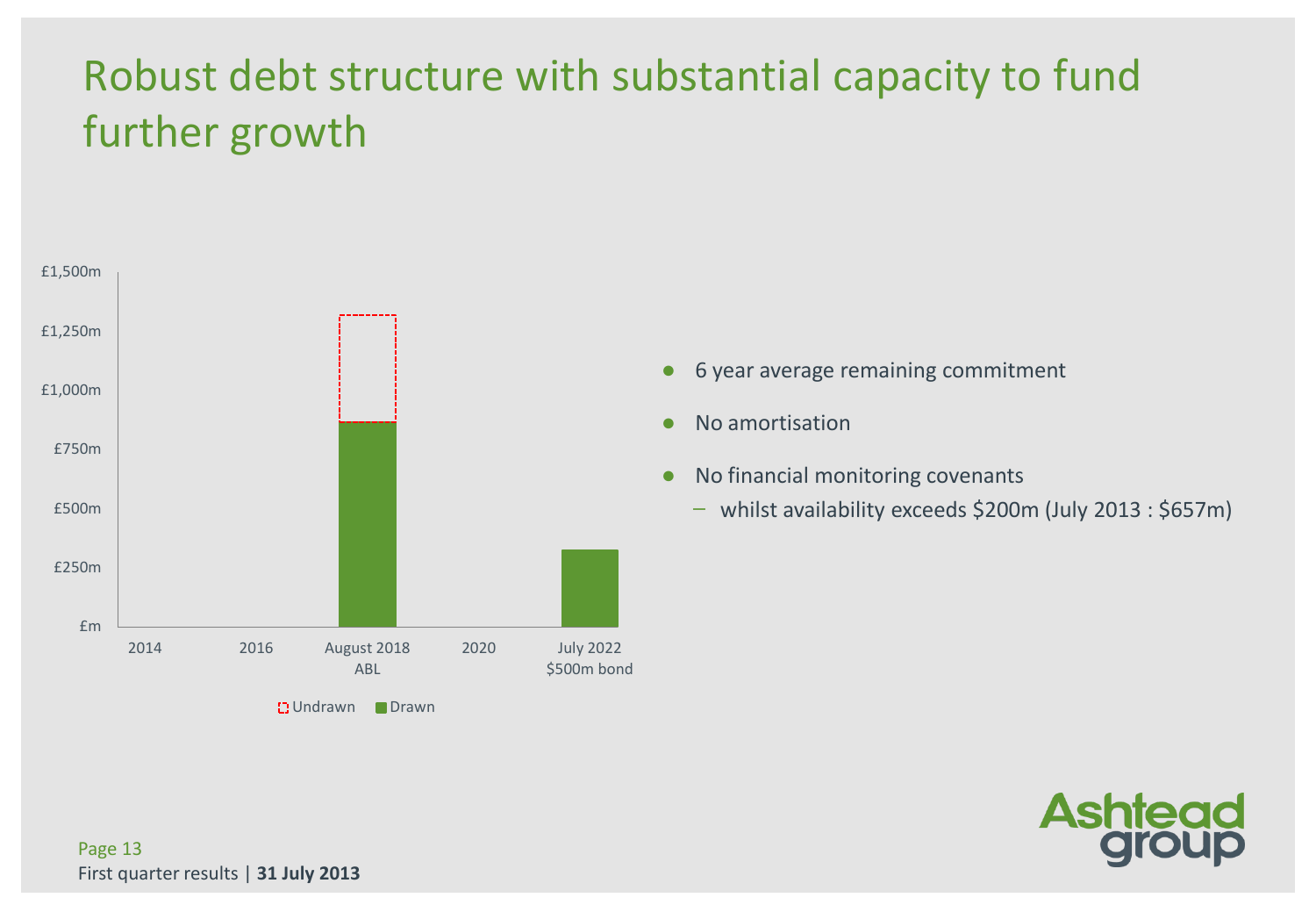# \$657m of availability at 31 July 2013



Borrowing base reflects January 2013 asset values